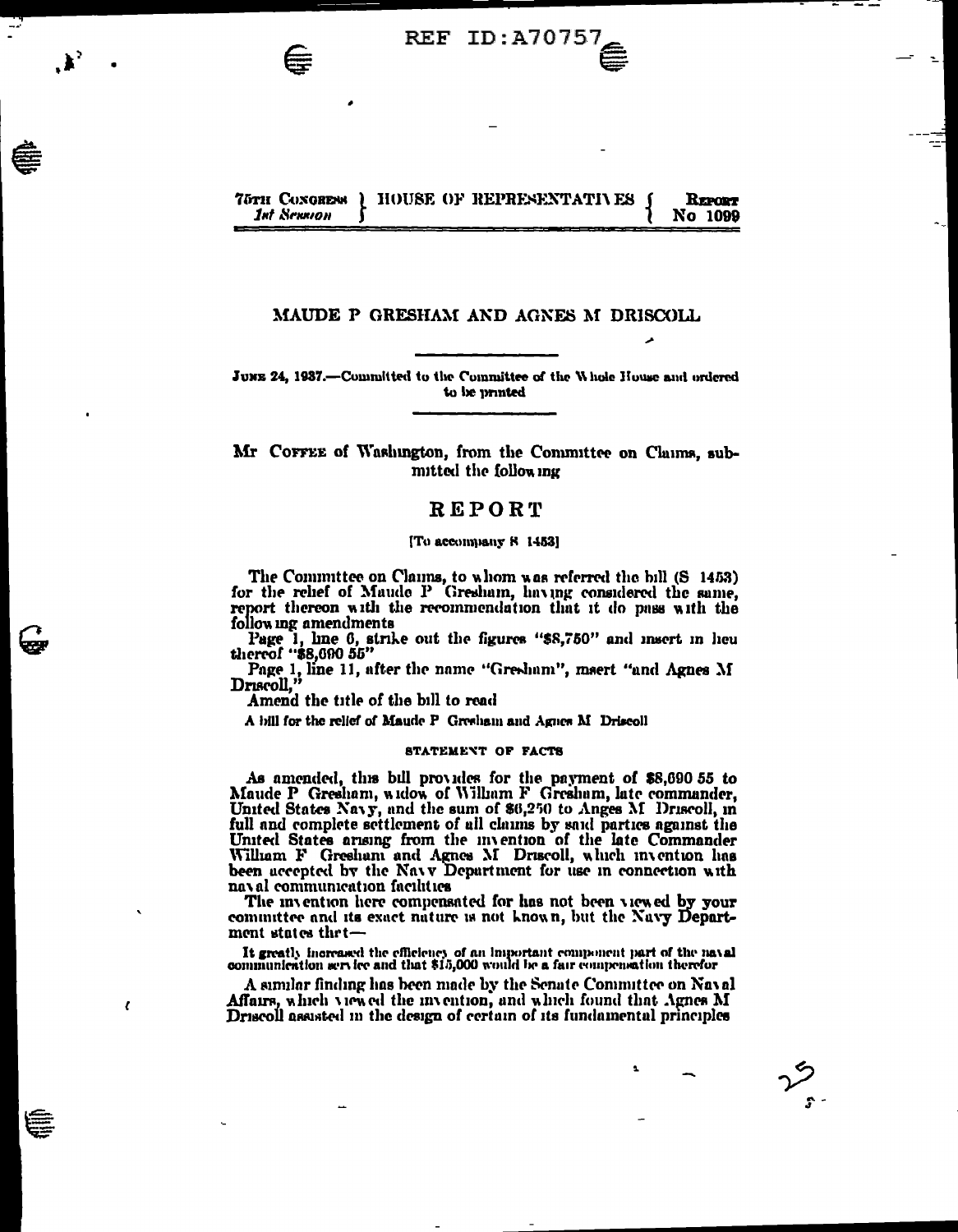REF ID: A70757

# [PRIVATE-No 267-75TH CONGRESS] [CHAPTER 583-1st SESSION]  $[8 \t1453]$

### AN ACT

# For the relief of Maude P Gresham and Agnes M Driscoll.

Be it enacted by the Senate and House of Representatives of the United States of America in Congress assembled, That the Secretary Onten States of America in Congress assembled, I hat the Secretary<br>of the Treasury be, and he is hereby, authorized and directed to pay<br>to Maude P Gresham, wilow of William F Gresham, late com-<br>mander, United States Navy, ment of all claims by said parties against the United States arising from the invention of the late Commander William F Gresham and Agnes M Driscoll, which said invention has been accepted by the Navy Department for use in connection with naval communication facilities<sup>:</sup> Provided, That no part of the amount appropriated in this Act in excess of 10 per centum thereof shall be paid or delivered to or received by any agent or agents, attorney or attorneys, on account of services rendered in connection with said claim. It shall be unlawful for any agent or agents, attorney or attorneys, to exact, collect, withhold, or receive any sum of the amount appropriated in this Act in excess of 10 per centum thereof on account of services rendered in connection with said claim, any contract to the contrary not withstanding Any person violating the provisions of this Act shall be deemed guilty of a misdemeanor and upon conviction thereof shall be fined in any sum not exceeding \$1,000.

Approved, August 11, 1937

.<br>mer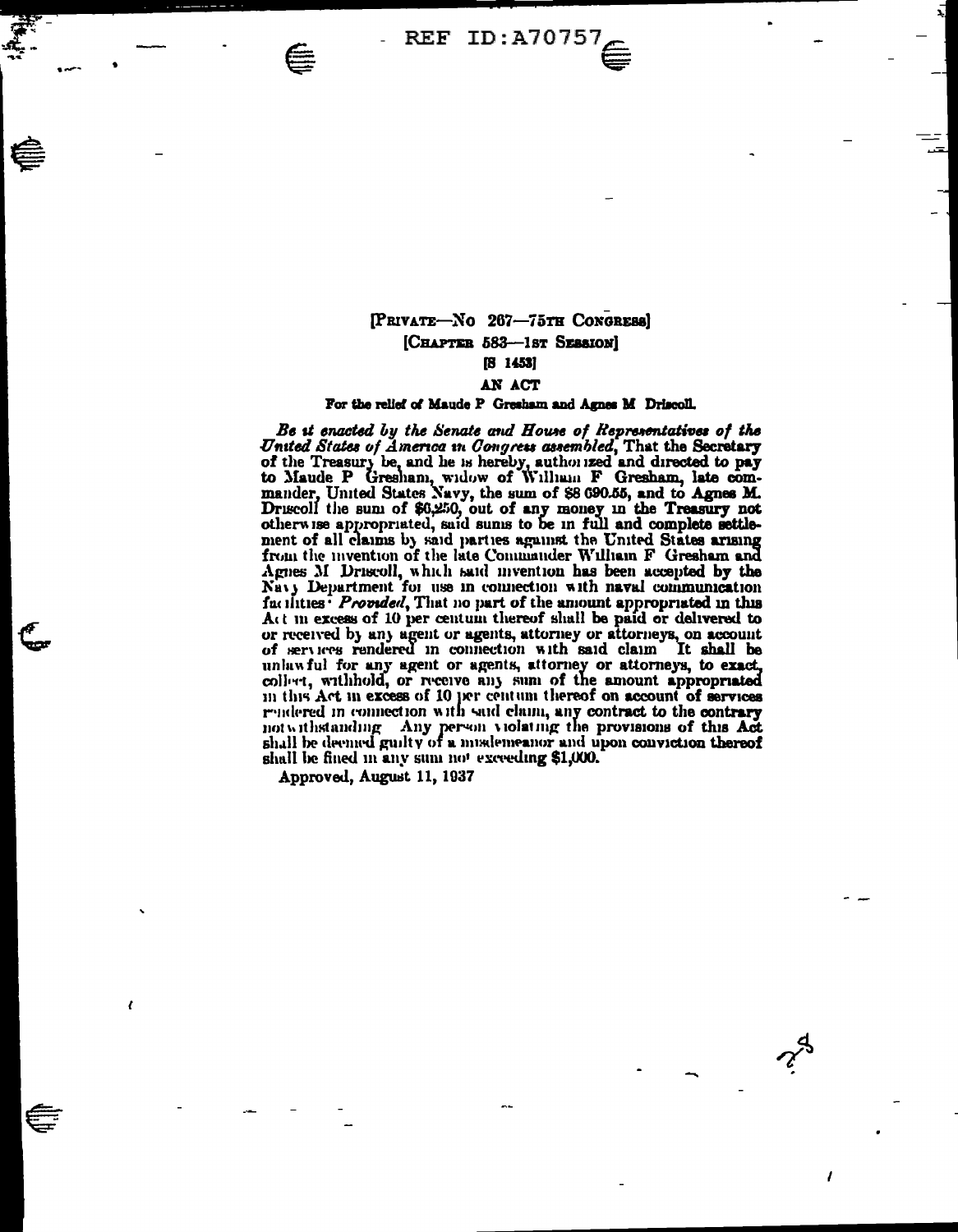⋹

 $\overline{2}$ 

t,

#### MALDE P GRESHAM AND AGNES M DRISCOLL

Therefore, the bill includes an award both to the widow of Commander Gresham and to Mrs Druscoll and the payment of these claims is similar to the action taken by the Congress in connection with another naval invention under Private Law No 79, Seventy-fourth Congress

It will be noted that the committee has reduced the payment to Mrs Gresham by \$59 45, which sum was overpaid to her husband as a rental allowance and was the subject of S. 1313, Private Law That law authorized a credit in the No 86, Seventy-fifth Congress accounts of the disbursing officer who made the payment to Commander Gresham At the time, your committee endeavored to ascertain why the overpayment was not collected from Commander Gresham, and the Department replied that such action was usually taken but that the officer's death had precluded it in the case in As the disbursing officer was held hable for the payment, question this committee recommended the bill, the evidence disclosing that it was made without negligence on his part and prior to his receipt of certain pertinent instructions Your committee is not attempting to take a small position with regard to the \$59 45 overpayment, but it is constrained to the opinion that it should have been refunded to the Government either by Commander Gresham or his estate, and consequently we can see no reason why it should not be recovered on behalf of the Government. The deduction here made accomplishes that purpose

Further facts relative to these claims appear in the report of the Senate Committee on Naval Affairs and a letter from the Navy Department, both appended

#### [8. Rept. No. 336, 78th Cong., ist sest.]

The Committee on Naval Affairs, to whom was referred the bill (S. 1453) for the relief of Maude P Greenam, having considered the same, report favorably thereon, with amendments, and, as amended, recommend that the bill do pass.

Amend the bill as follows. And, as amended, recommend that the bill do pass.<br>Amend the bill as follows are the sum of \$15,000 in full settlement<br>in the Treasury not otherwise appropriated, the sum of \$15,000 in full settl

for the late Commander William F Grosham's invention which has"<br>And insert in lieu thereof the following "Navy, the sum of \$8,750 and to Agnes<br>M Driscoll the sum of \$6,250, out of any money in the Treasury not otherwise<br>a

the United States arising from the invention of the late Commander William F Greatian which has been accepted by the Navy Department for use in connection

with naval communication facilities<br>The bill was introduced at the request of the Navy Department. The Department<br>States that the bill is in accord with the program of the Prosident and in-<br>volves an additional cost to the

November Greenlam invented a device the streaking increased the efficiency<br>Commander Greenlam invented a device that greatly increased the efficiency<br>and on important part of the naval countumleation service. This device w would then have been open to public inspection

9